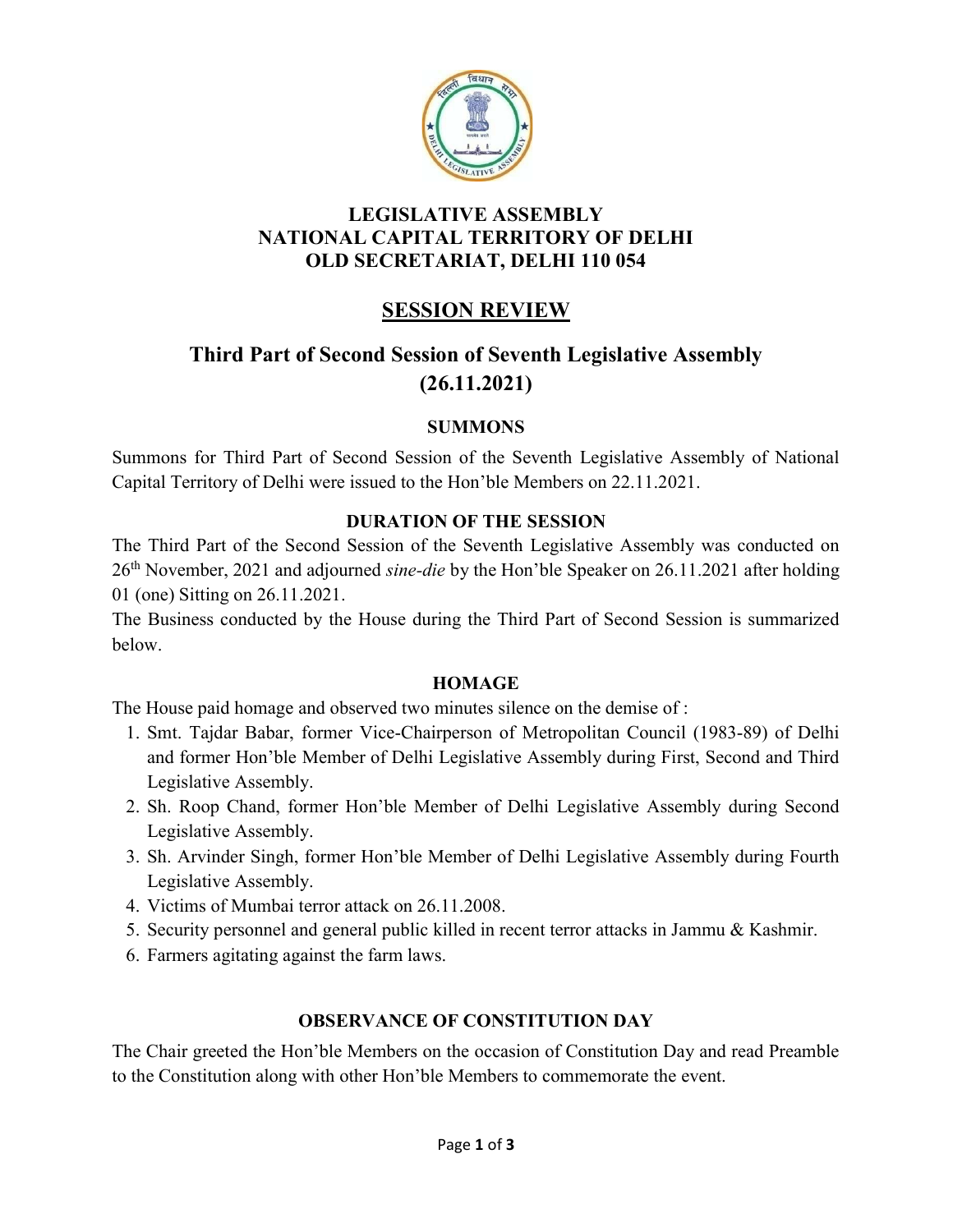#### MATTERS RAISED BY MEMBERS

#### Special Mention (Under Rule-280):

Total 35 Notices for Special Mention were received for the Session. 10 Matters were raised in the Session under Rule 280 after balloting and the same have been referred to the concerned Departments for furnishing replies to the Hon'ble Members within 30 days.

#### Government Resolution (Rule-90) :

Shri Gopal Rai, Hon'ble Minister of Development moved the following Government Resolution on Farm Laws and Farmers agitation with the leave of the House:

"The Legislative Assembly of Delhi in its sitting held on 26.11.2021 resolves that:

The three Central farm laws passed by the Central Government were against the interests of farmers and public in general and were enacted to favour handful of Business houses;

This House condemns the political parties which conspired to wrongfully defame the farmers, who stood for their rights and non violently protested against the Central Government, as terrorists and anti nationals;

This Nation can never forget the supreme sacrifice of more than 700 farmers who lost their lives while protesting against these Farm Laws and this House expresses its sincere gratitude and respectful homage to these farmers;

This august House demands honourable compensation to the next kin of all those farmers who lost their lives fighting for their rights;

This House welcomes the announcement of repealing these farm laws and calls upon the Central Government to repeal them at the earliest;

This House stands with the farmers in their very legitimate demand of legal guarantee of Minimum Support Price as promised by the BJP in its manifesto;

This House demands immediate withdrawal of criminal cases filed against the innocent farmers during the peaceful protests in different states and

This House also demands the dismissal and arrest of the Union Minister of State (Home) Shri Ajay Kumar Mishra for his role in the daylight killing of innocent farmers in the Lakhimpur incident."

14 Members participated in the discussion on the Resolution including Sh. Dilip Kumar Pandey, Hon'ble Chief Whip, Sh. Ramvir Singh Bidhuri, Hon'ble Leader of Opposition, Shri Manish Sisodia, Hon'ble Deputy Chief Minister. Shri Arvind Kejriwal, Hon'ble Chief Minister also expressed his views.

The Resolution was put to vote and adopted by voice-vote.